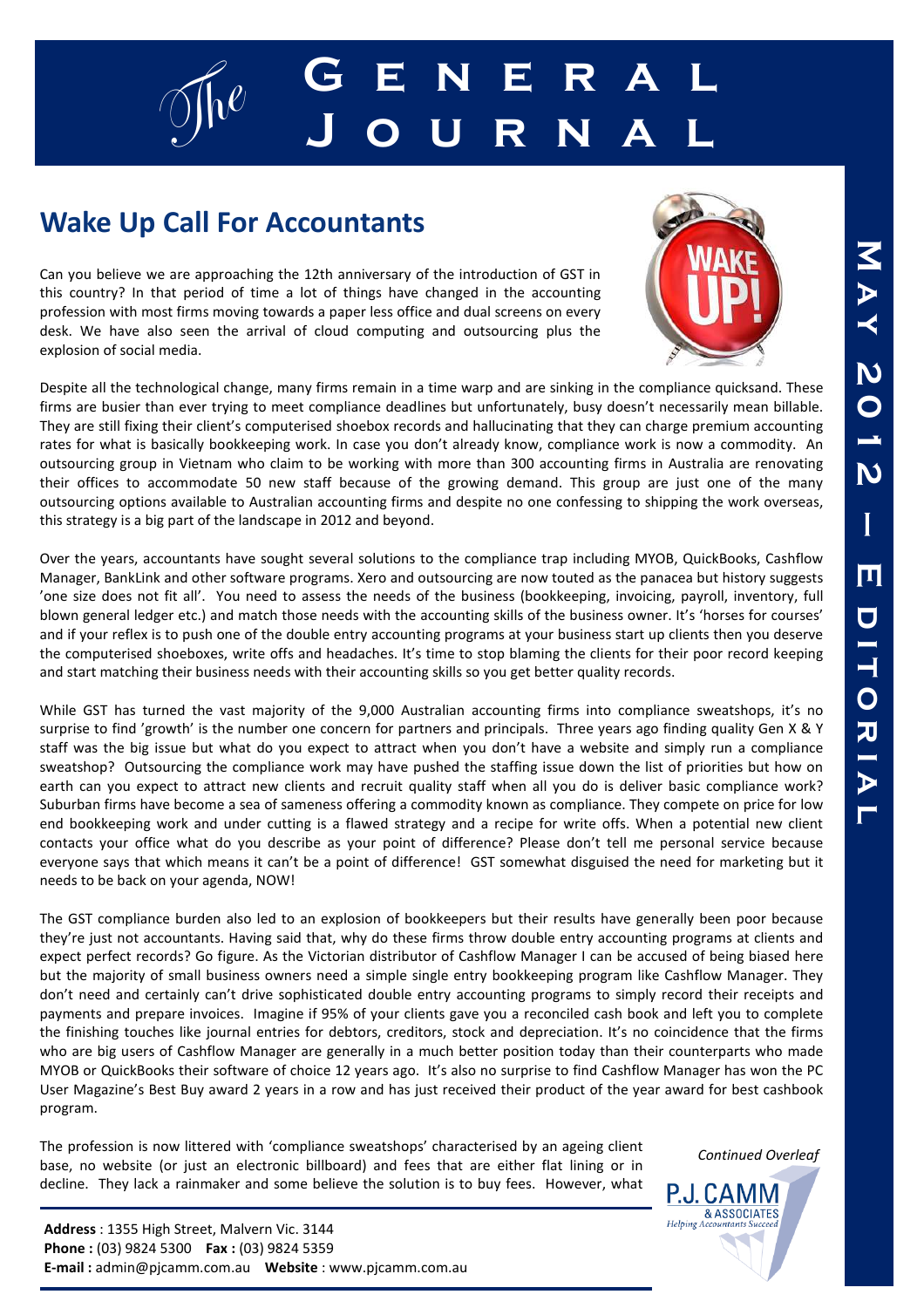

### **Wake Up Call For Accountants** *Continued*

some of these buyers fail to realise is that compliance limits your growth. It soaks up your capacity and ability to offer the services that clients really want - strategies and advice to help them grow their revenue, profit, business and wealth. In the noughties this lack of capacity created a perfect opportunity for a predator to attack the accounting profession. The 'business coach' was born and they offer high impact advice at premium rates while accountants fight over the low level compliance work. They have no interest in offering compliance services, probably bought a franchise, got some marketing training and are charging and recovering at premium hourly rates. They didn't steal this type of work from us, we gifted it to them on a platter.

The cynics will question if there is a real demand for business coaching services. Well, according to the US Department of Labour, Employment and Training, business coaching and associated services are expected to be the fastest growing industry in that country over the next 7 years. Forecast growth of 83% will even outstrip the demand for health care for the ageing baby boomer population. It will grow four times faster than the demand for accounting and tax preparation services (21%) in the same period. Australia will mirror this trend but the introduction of standard tax deductions for certain individuals will probably mean negative growth in the tax return preparation sector over the next few years.

It's fair to say that accountants have been asleep at the compliance wheel and while the business coaches outsmarted us, it's our fault for becoming complacent. Doesn't it make sense to be in a growth industry? Your clients need to see you as their business coach, not just their compliance accountant. You need to offer more than just compliance to improve your job satisfaction and reduce the pressure that comes with low level work and rolling deadlines. I'm not suggesting you throw away all your accounting and tax training but you need to elevate yourself above the rest of the pack by offering your clients what they really want. It will lift your profitability but more importantly, it will attract more referrals and go a long way to solving the growth issue. When was the last time you talked to your clients about growing their business, their branding, marketing, website and how to harness the power of social media to win more business?

If you're one of the firms bogged in compliance you probably don't have much time to devote to consulting. That's fine, until your clients find out what other people are offering. When you qualified all those years ago there was probably no such thing as a 'business coach', only people with MBA's working with large companies. They weren't a threat to your practice but now there are business coaches thick on the ground and they are providing consulting services to small business owners, some of which are probably your clients.

If you're ready to get off the compliance treadmill and massively improve your job satisfaction, profitability and practice value then stay tuned for the launch of our **Accountants Accelerator Group.** This coaching division will help your practice 'take off' but should you want to get moving immediately contact me on 03 9824 5300.



#### **Pat Camm**

## **Want To Continue To Receive The General Journal?**

Future editions of The General Journal will only be available electronically. The distribution list has grown to over 3,000 firms across the country and the costs of printing, mailing and administration have prompted this change. To continue receiving your regular General Journal newsletter, simply log on to the homepage of **www.pjcamm.com.au** and subscribe to the newsletter in 15 seconds!

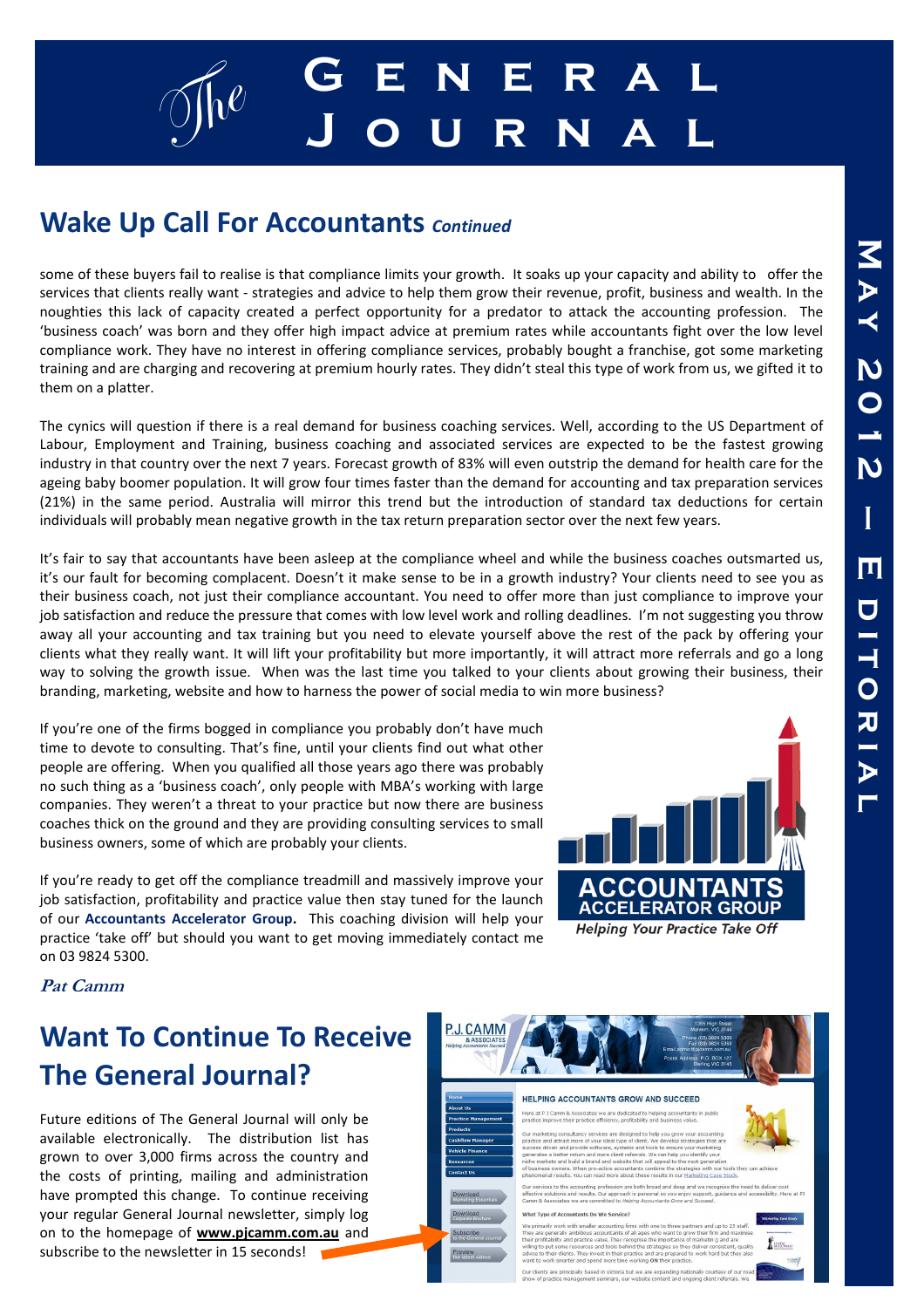

### **Surprise, Surprise!**



have noticed a trend developing when providing marketing consultancy services to larger accounting firms. When asked to describe their 'ideal client' these firms are telling me they are looking for clients who are prepared to pay \$20,000 to \$30,000 in annual

fees, have a SMSF and need more of their services. They tailor some of their marketing towards this type of client but their success rate is poor. As Gomer Pyle would day, "Surprise, Surprise!".

So where do these big clients hide? The fact is, if you look at your 20 largest clients you'll probably find most of them started out as small 'fish'. You nurtured them and over time you grew their business and profitability, you helped them with some tax planning strategies like buying an investment property and possibly establishing a SMSF. You might have helped them re-structure, obtain finance for vehicles and equipment then implemented asset protection strategies.

You probably now handle their financial planning and are their business coach, totally entrenched in their accounting, tax and financial lives. If they are baby boomers you're probably now talking to them about succession planning and maximising the value of their business. It's fair to say that it would be very difficult for another firm to win their business (but don't get to complacent!)

Clearly, large \$30,000 clients don't grow on trees and you need to nurture your smaller clients and help them grow their business and their wealth. In turn, they will want more of your services and refer new clients. On the subject of referrals, what are you doing to win more of them? Most firms simply hope clients will refer but 'hope' is not a proven marketing strategy. You need a system in place to encourage and monitor referrals and possibly reward your referral sources. Given most accountants feel uncomfortable asking for referrals, we have developed a range of tools to help you in this area.

While word of mouth referrals remain the most important source of growth for accountants, the next generation of business owners live on the internet, communicate using social media channels and Google is their best friend. They learn about most things online using their smart phones so a web based marketing strategy is essential.

Incredibly, a lot of accounting firms still don't recognise the importance or value of a quality website. Statistically speaking, less than 30% of accountants have a website. Of the firms that have a website, 90% simply have an 'electronic billboard' with the who, what and where' of the practice. In my opinion, the primary purpose of an accountant's website is to generate new business but most accountants still don't believe in their pulling power. I just did a Google keyword search for the term, 'Accountant Essendon'. How many searches a month would you expect to find? The result was 170 searches or annualised, more than 2,000. Would you like to pick up 5% of them as clients? Ignore this on-line trend at your peril.

But do you need to grow the firm? Absolutely! Buyers gravitate away from firms who are in fee decline and what impact will the introduction of standard deductions on some of the I Returns have on your fees in 2013 and beyond? You'll also find firms looking to buy accounting fees will shy away from practices with an ageing client base. You might need an injection of Gen X & Y business owners to appeal to these buyers. If the profile of your top 20 or 30 clients suggest the majority of them are also baby boomers, there is a danger that your fees could disintegrate over the next few years.

These facts probably explain why growth is now the number one issue for public accountants in Australia. Having said that, how is it that some firms are flat lining (or in decline) while others are growing at more than 30% per annum? My top clients are winning new business clients every week and tell me "small fish are sweet". They understand they are in a service industry and basically sell their time. They don't fuss about the size of the business client they are catching as long as they fully recover their time on the job.

They understand the importance of a web based marketing strategy and recognise the fact that you can only make a first impression once with a prospect. Increasingly your website will be the first thing people 'meet' and an amateurish website or no website at all is not the type of impression you want to make with a potential new client or employee. What do the 70% of firms without a website say when clients ask, "Do you have a website?" You can only tell them, "It's under construction" for so long before you look like a dinosaur and Gen X and Y will judge you in a blink of the eye.

If you are looking to rejuvenate your ageing client base you can't afford to be without a website that tells people who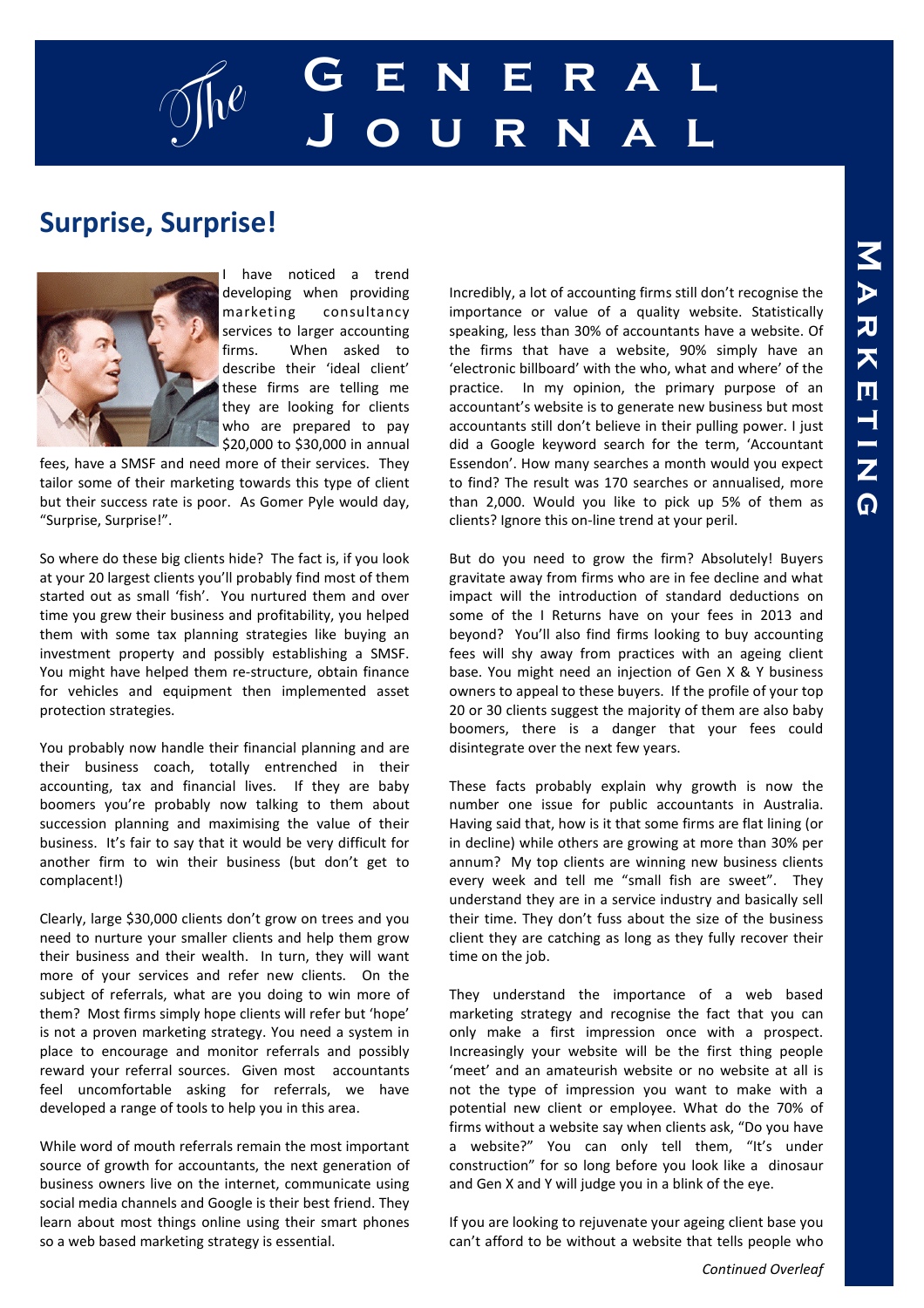

#### **Surprise, Surprise!** *Continued*

you are, what you offer and most importantly, why you should be their accountant. It's available 24/7 and gives you the opportunity to present your firm and the services you offer in the most positive light. However, it needs to be more than just a billboard and should 'talk' to your niche markets with highly relevant, quality content.



When it comes to websites, content is king. If you produce great targeted content clients will come to you. Deliver great service and your clients will share your story and refer new clients. Make no mistake, creating a content rich website that targets niche markets is quite a process. It is not a marketing silver bullet that guarantees you \$20k, \$50k or \$100k of new business every year but without one you are missing out.

Historically, firms looking for a quick fix have bought a website 'off the shelf' that contains nothing but a series of outbound links to the ATO website. These websites and billboards don't attract prospects and duplicate content is not going to help you get up the search engine rankings. Your website strategy should include differentiating yourself in a crowded market but these sites just bury you in a sea of sameness. Of course, once you build a website you need to be found using search engine optimisation (SEO) techniques. These include on page content and off page SEO such as building inbound links from 25 other websites and directories like Hotfrog and TrueLocal.

Given the shortage of accounting staff in the talent pool your website should also double as a recruitment tool. Let's be honest, without a website you have virtually no chance of attracting the best Generation X and Y candidates. Before they apply for an advertised position they will thoroughly review your website (including the partner and staff profiles) and check the careers section to see if you offer ongoing training and staff incentives. Your website must appeal to this demographic, send the right message, be up to date and sell the career benefits on offer.

If your current website isn't driving new business it's probably a template or static billboard. It's time for a new website. Firms who generate more than \$50k of new business each year from their website recognise the importance of having a blog, analytics, niche markets and the ability to edit their own website. These firms circulate their client newsletter through the email system in behind the website and have a process to convert website leads to appointments.

With more than 100 firms looking to buy fees in Victoria it's a very competitive market. I can assure you that vendors check a buyer's online credentials and if they find a billboard (or no website) it doesn't enhance your chances. Don't get me wrong, there is nothing wrong with buying fees as part of a growth strategy but spending several hundred thousand dollars is an expensive marketing campaign. My advice for practitioners in buying mode is make sure you invest in your own practice before you invest in someone else's!

While a website is a critical marketing tool for accountants, it is not a silver bullet. To be successful you need to understand that marketing is a process that requires a combination of tools, marketing strategies and people (who implement). We are offering a select number of clients a website that includes content for up to 10 niche industries and services. You can read all about that offering at *http://www.pjcamm.com.au/ourproducts/websites-for-accountants/.* If you're serious about growing your practice contact us today.

#### **Pat Camm**

### **Do Your Clients Need Finance?**

Our vehicle and equipment finance division continues to grow on the back of referrals from Accountants. Through our manager David Jakimiuk, we are currently offering finance at rates as low as 6.99%. We also offer access to fleet discounts on new vehicles that could potentially save you and your clients thousands of dollars. The referral fees we offer accountants are based on the price of the asset being financed and contact Dave today on 0417 363 720 or (03) 9824 5300.

| <b>Amount Financed</b> | Your Fee (inc GST) |
|------------------------|--------------------|
| $<$ \$20,000           | \$0                |
| \$20,001 - \$35,000    | \$220              |
| \$35,001 - \$50,000    | \$275              |
| \$50,000 - \$70,000    | \$330              |
| $>$ \$70,000           | <b>\$385 Plus</b>  |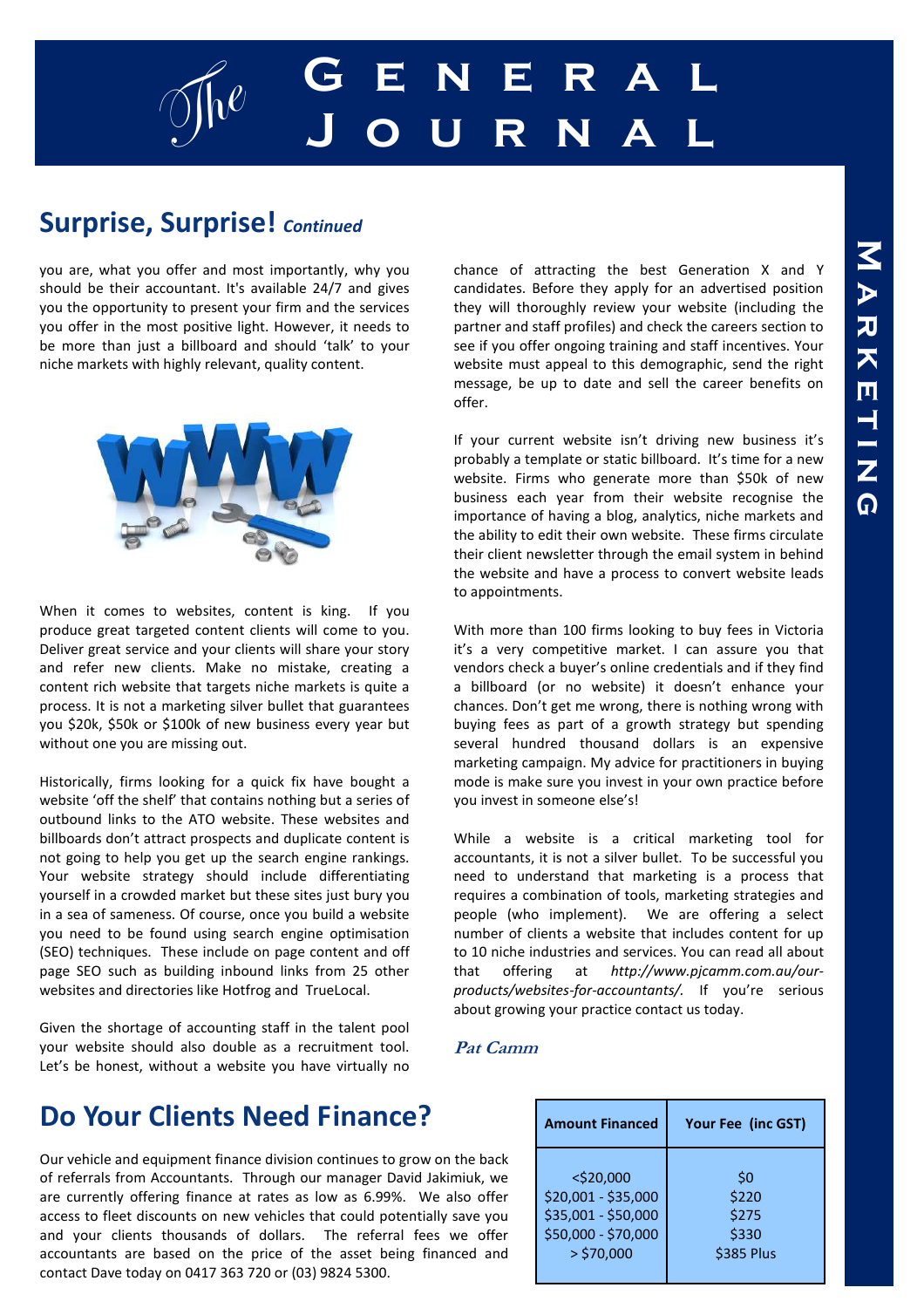# g $\int_{0}^{\infty}$  **G** E N E R A L **J o u r n a l**

## **Merger Or Takeover?**

One of the most important aspects of buying a practice is how you transition the clients from the vendor. For most, this is a one-off event but you need to get it right given you are probably spending several hundred thousand dollars to buy what is fundamentally a client listing.

But what are the secrets to a smooth transition? Without doubt, the key ingredient is the right chemistry between buyer and seller. Remember, clients are often a reflection of the principal and their business, social and family networks. These networks tend to refer their friends, family and business colleagues because they basically like you and the way you do business. Be warned, if the buyer and vendor aren't working in the same 'chemistry lab' then expect clients to be confused and suspicious and they will vote with their feet. Ask yourself this basic question - Is it a good cultural fit and do we provide a similar level of service at compatible rates? If you're not on the same page, walk away now.

Much of the discussion prior to settlement should focus on the level of service and special client requirements. To successfully transition the clients and staff, both parties need to co-operate and try to look beyond the numbers and balance the chemistry. They say opposites attract but that is a recipe for disaster when looking to 'merge' two accounting firms. Of course, don't forget your staff in this process because they are often the 'glue' that binds the two practices together on your departure. They don't want to feel like they got 'sold' as a package deal and if the synergies aren't there they will leave relatively quickly which could prove disastrous for both parties.

Make no mistake, with every sale there is always a dominant party. However, it is important to make the purchase look more like a merger than a takeover. In the early stages of the transition it is very important to avoid 'rocking the boat' because the vendor will resist wholesale changes and could be offended if you decide to ditch their systems and processes that successfully served them for decades. Instead, look for gradual change as the buyer becomes more au fait with the business and the clients become more comfortable with the new owner. As part of their due diligence, vendors should ask the buyer what their plans are during the transition process and get some idea on implementation timelines. A buyer should be planning the entire process and don't forget it's your retention funds at risk if the clients walk in the first 12 months.

On settlement day it needs to feel like business as usual. There should be minimal disruption to work flow and clients should receive a letter notifying them of the 'merge' and the benefits they will derive. Include a copy of your latest newsletter (like our On The Money newsletter) and your business card with the new contact details. The letter should also introduce the new owner and briefly outline their background and experience. Reassure them that the merge will be seamless from a service and pricing perspective and make sure that both the buyer and vendor sign the letter. Next, make an effort to visit the top client groups as soon as possible to introduce the new accountant and make sure the vendor briefs the new accountant about each client before the meeting. One final point, make sure you let the client do all the talking at these meetings!

### **Practices For Sale**

#### • **Southern Suburbs - \$600k**

Sole practitioner retiring with a large base of small business clients including numerous clients in the building and construction trades.

#### • **Eastern Suburbs - \$180k**

Home based retiring sole practitioner with predominant small business client base.

#### • **Mornington Peninsula - \$110k**

Another home based practitioner retiring with a general practice including a mix of individuals and business clients.

#### • **Gippsland - \$350k to \$450k**

Several firms available ranging from \$350k to \$450k in fees plus a larger firm looking for an equity partner to 'phase' the principal out over the next 5 years.